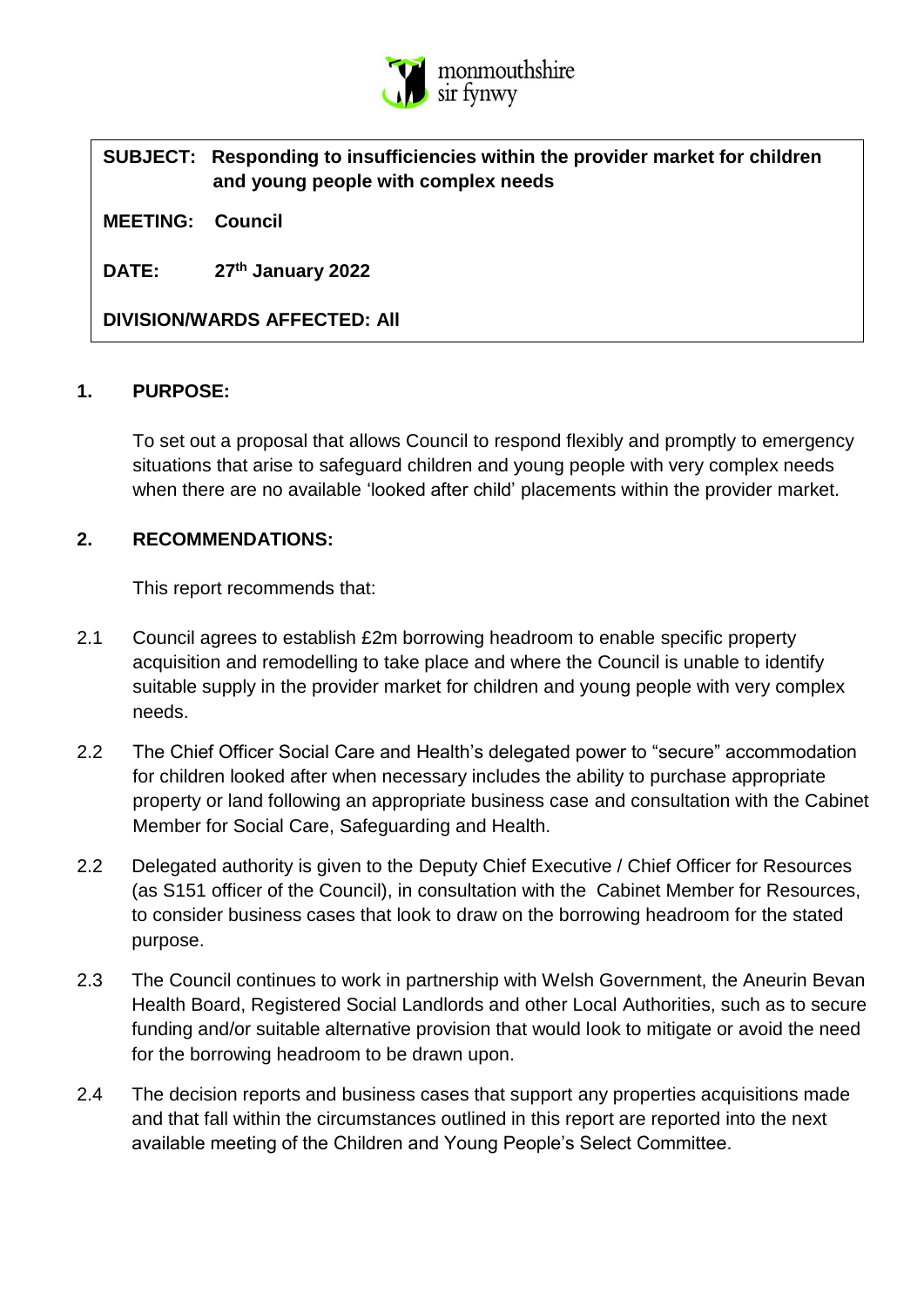#### **3. KEY ISSUES:**

#### **Local context of Children Looked After**

3.1 At the end of 2019/20 the number of Children Looked After stood at 213. It has since fallen to 205 at the end of month 9, remaining unchanged since month 6. However, new children have required high-cost residential placements, as opposed to those leaving which have been more in the lower cost fostering/kinship/family placements.



- 3.2 Within Monmouthshire there is a small number of children with very complex needs including issues associated with childhood trauma and attachment difficulties, Autistic Spectrum Disorders and Learning Disabilities, high risk or challenging behaviours requiring multi-agency involvement and a multi-disciplinary approach to their care and support over significant period. More often than not, children who enter residential placements often have a combination of such issues.
- 3.3 The graph below highlights the rise in residential placements amidst the aforementioned context.

*Graph 20 – Number of Residential Placements over the period Mar 2015 – Mar 2021*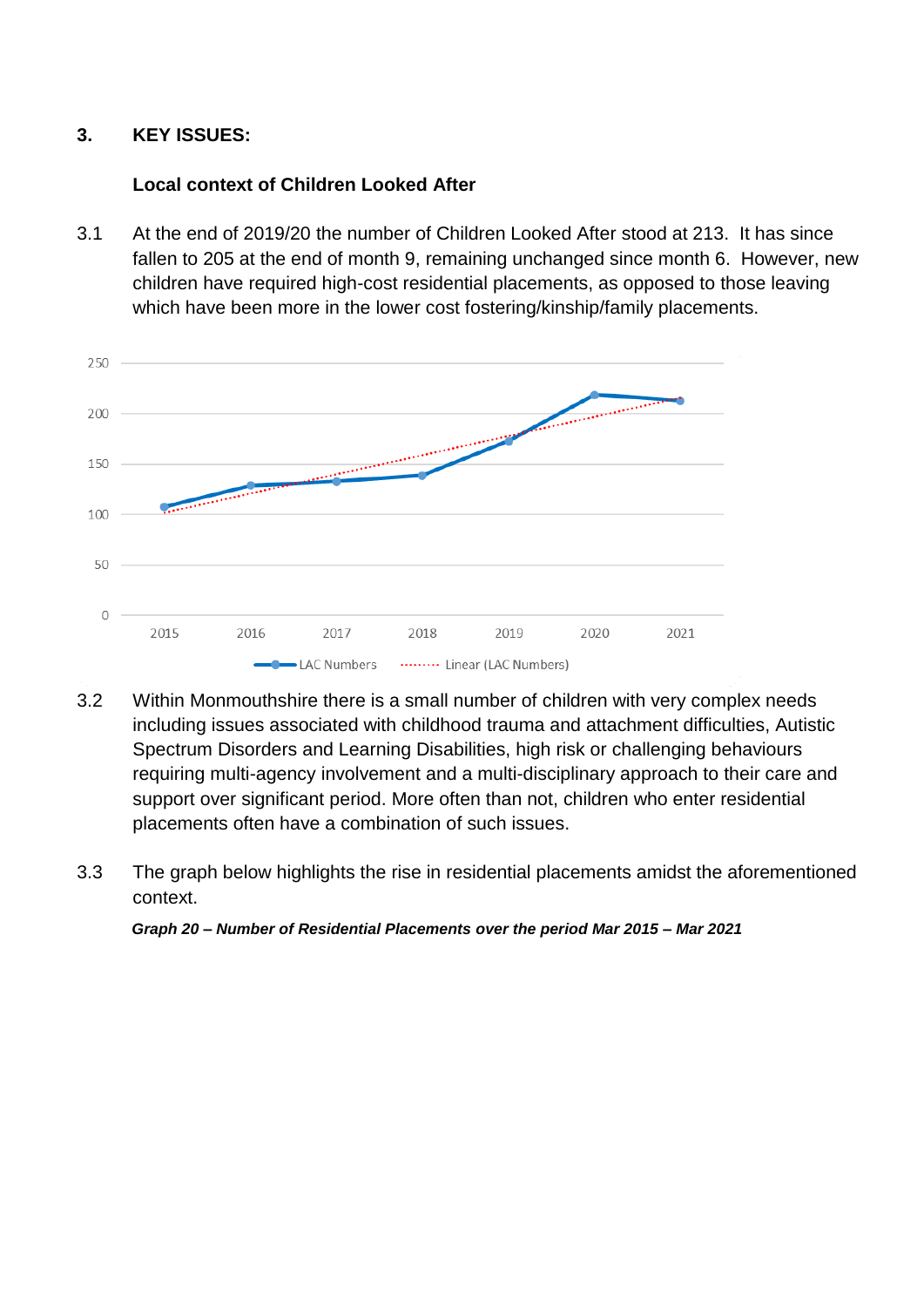

#### *Source: Monmouthshire Quarterly Baseline Data Returns*

### **National context**

- 3.4 The national shortage of placements for children who are looked after has become increasingly prominent within public and political discourse over recent months. For children and young people, particularly those with more complex or challenging needs, the impact of placement insufficiency can be significant and result in children and young people being placed outside of the Local Authority area and at some distance from their home and community causing disruption to their care, support and treatment arrangements.
- 3.5 Placement insufficiency is most keenly felt for children who require residential placements; for a small, but growing number of children, there is simply no placement available in the provider market. In these situations, Local Authorities across England and Wales, respond by putting in place bespoke 'patch-up' arrangements to try and meet the care and support needs of the individual child in the best way possible without the benefit of a regulated placement. This places Local Authorities in situations where they are operating outside of RISCA regulations. Care Inspectorate Wales, and in some cases Family Courts, then exert pressure on the Local Authority to take prompt actions to address the situation.

#### **Issues within the Provider Market**

- 3.6 Challenges within the provider market is a key contributing factor to placement insufficiency, particularly with regards to residential placements. Challenges within the provider market have arisen through a number of overlaying factors. These include:
	- Local Authorities are often competing for placements, with many more children requiring placements than there are placements available. For border counties, including Monmouthshire, this includes competition from English authorities.
	- The market has not kept pace with the overall national increase in Children Looked After over recent years.
	- The increase in 'solo' placements being sought in response to the complex needs of individual young people when the market is more aligned to 'standard' residential children's home placements.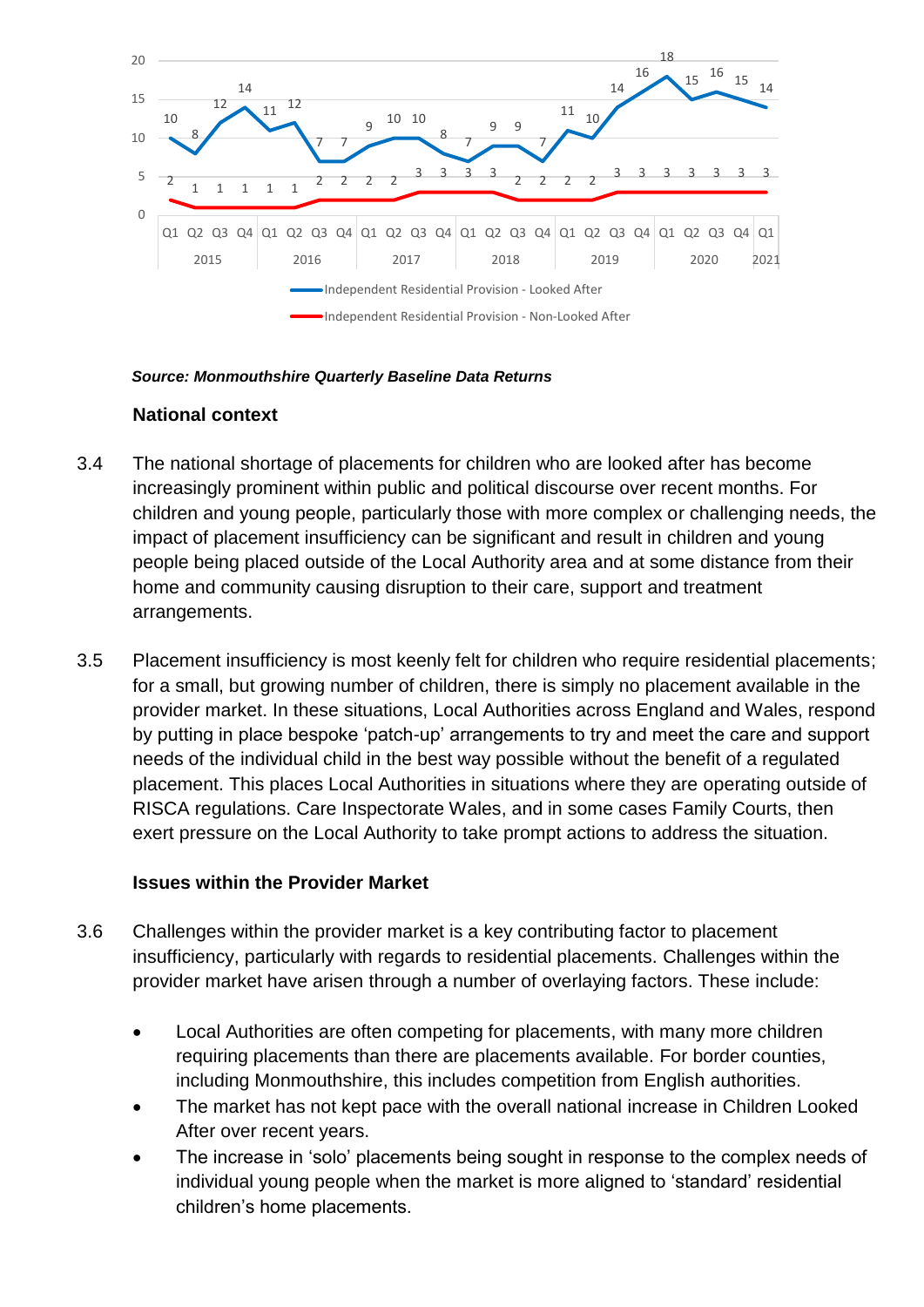- Loss of confidence within the provider market because of the Welsh Government commitment to eliminate profit from the care of children looked after.
- The many barriers to developing new services, and the time that it takes, are offputting to providers.
- 3.7 Issues arising from reliance on the provider market across Wales are set out in the Welsh Government White Paper Rebalancing Care and Support issued in January 2021
- 3.8 Nationally, regionally, and locally steps are being taken to re-shape the market and address placement insufficiency: however, this will take time. Over the short to medium term, there is a high likelihood of the situation worsening, with Local Authorities increasingly struggling to find suitable placements for a small number of children with very complex needs, before the impact of any improvements is felt. Moreover, in many respects the current proposal is in fact part of this re-shaping process and any property that is acquired and registered as a children's residential home will then form part of our local provision for future planning; an approach that has already proved effective for one recent case.

### **Local Situation**

- 3.9 To date this financial year the Council has been in a situation on three occasions where, despite extensive nationwide searches a placement could not be procured for an individual child. Operationally the service has responded along the following lines.
	- i) Sourcing the most suitable available property to accommodate the young person through RSLs, private arrangements, or from within the council's own estate. This is often not ideal with challenges such as the wrong location or the length of time the accommodation can be occupied on a temporary basis for example.
	- ii) Sourcing a provider agency or agencies who can meet the day to day care and support needs of the young person as best as possible without the benefit of a having a permanent residential staff team as per a regulated placement.
	- iii) Providing intensive support, oversight and coordination of services into the placement in lieu of the permanent management structure that would be part of a regulated residential provision, with implications for staff time and resources from within the social work teams.
	- iv) Simultaneously, continuing to conduct searches for an appropriate and available regulated placement from within the market.
	- v) Ensuring that there are contingency plans in place so that, in the event that a regulated placement cannot be procured, the Local Authority is able to satisfy CIW and the Family Courts that appropriate alternative steps are being taken. Contingency planning involves sourcing and acquiring a suitable property aligned to the child's needs that can then be adapted to meet the regulatory requirements to become a registered residential children's home; and, securing a care provider that is able to meet the care and support needs of the individual child.
- 3.10 The Council is now at a point where a more robust funding mechanism needs to be in place and to ensure that where contingency plans need to be acted upon that this can be done in a responsive manner. Officers need to be able to access Council resources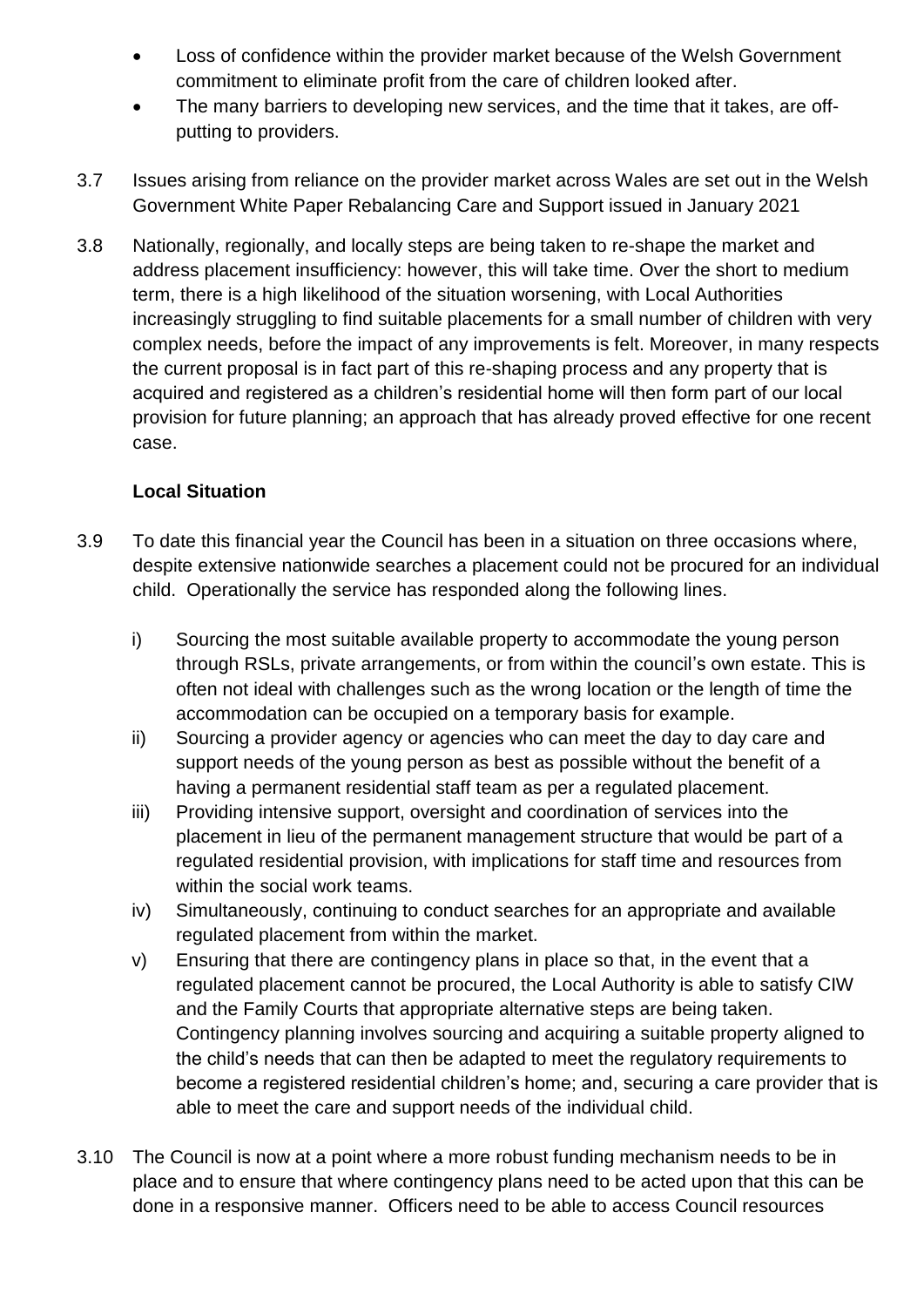quickly via a streamlined decision-making process as proposed. In such situations there is considerable operational pressure associated with ensuring that the child's needs are met safely and appropriately often within timescales that are defined by CIW and the Family Courts.

- 3.11 In addition to this, the nature of the property market within the Monmouthshire area is such that delay in making an offer can result in losing the property, particularly relevant in cases where the search criteria is limited by the bespoke needs of the young person.
- 3.12 Being able to access funds relatively quickly in order to acquire property in these situations will have potentially positive impact on both the council, service and young people and as outlined in the table below.

| <b>Positive impacts</b>                                                                                                                     |                                                                  |                                                                                                |
|---------------------------------------------------------------------------------------------------------------------------------------------|------------------------------------------------------------------|------------------------------------------------------------------------------------------------|
| <b>Council</b>                                                                                                                              | <b>Children's Services</b>                                       | <b>Young People</b>                                                                            |
| Acquisition of property<br>as potential future asset                                                                                        | Develop local provision<br>for medium to longer<br>term planning | Enabled to remain near<br>home and community<br>and with known<br>services                     |
| <b>Protects Council from</b><br>reputational damage<br>(CIW and Court)                                                                      | Able to plan and<br>develop service in<br>quicker time           | Less delay in being<br>provided with stable<br>placement because of<br>quicker decision making |
| An acquired property is<br>attractive to care<br>providers as this<br>removes the burden of<br>acquisition from the<br>registration process |                                                                  |                                                                                                |

- 3.13 It is right and necessary to also highlight the associated risks with the local authority establishing its own provision as distinct from this being provided through commissioned arrangements or through other arm's length arrangements (e.g. via an arrangement with an RSL). Clearly in acquiring a property from which to deliver the necessary care and support the Council takes on the associated landlord responsibilities. Whilst there exists a risk of an empty property being held if no longer required for the child, the Council would still be left with a decision to either sell or retain the asset for future use.
- 3.14 Depending on whether a child is then supported through direct care provision or a care provider would influence where wider responsibilities fall. Though the Council has robust arrangements in place around service delivery and furthermore insurance cover arrangements in place to safeguard both staff and the Council.
- 3.14 This report recommends that Council now acts by establishing £2m of initial borrowing headroom to enable specific property acquisition and remodelling to take place and where the Council is unable to identify suitable supply in the provider market for children and young people with very complex needs.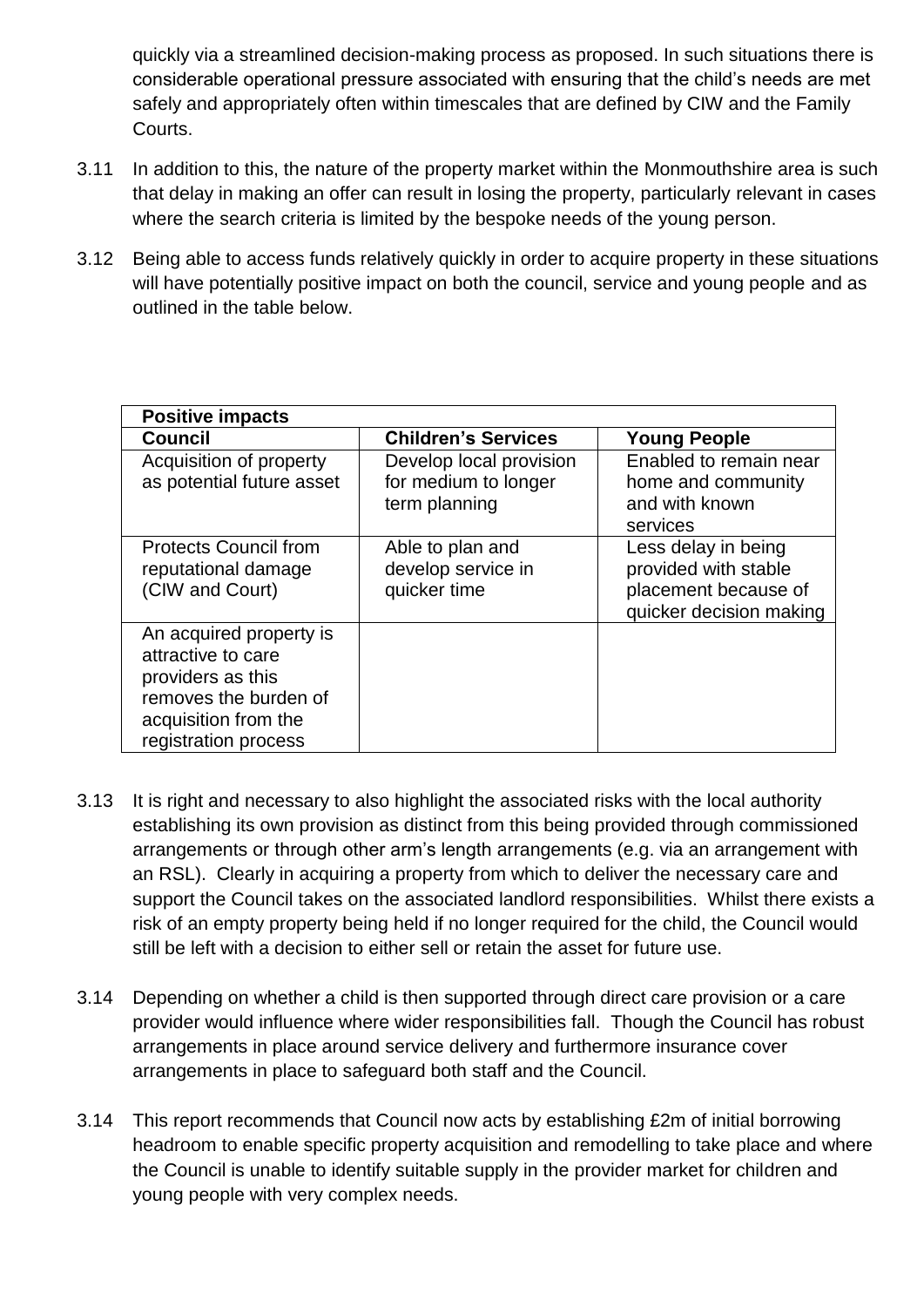- 3.15 Furthermore the report recommends that delegated authority is given to the Deputy Chief Executive / Chief Officer for Resources (as S151 officer of the Council), in consultation with the Cabinet Member for Social Care, Safeguarding and Health and the Cabinet Member for Resources, to consider business cases that look to draw on the borrowing headroom. This will only be in situations where all other options have been exhausted in securing registered provision that can safely meet the needs of an individual child or young person. The delegation is best placed with the S151 officer as this officer has regard under the constitution for both the security of public funds and of assets.
- 3.15 Officers will continue to work in partnership with Welsh Government, the Aneurin Bevan Health Board, Registered Social Landlords and other Local Authorities, such as to secure funding and/or suitable alternative provision that would like to mitigate or avoid the need for the borrowing headroom to be drawn upon. This will either be through existing established partnership arrangements or networks or directly as required.

### **4. EQUALITY AND FUTURE GENERATIONS EVALUATION (INCLUDES SOCIAL JUSTICE, SAFEGUARDING AND CORPORATE PARENTING):**

- 4.1 The proposal supports the Council in its Safeguarding and Corporate Parenting responsibilities in its duty to provide safe and appropriate care to children who are looked after, and by helping to ensure that children remain close to their homes and communities.
- 4.2 By working in partnership with care providers the local authority is supporting local employment and development of a skilled local workforce as well as acquiring assets for that can be used in the longer term public interest.
- 4.3 An equality and future generations evaluation has been undertaken and is shown in appendix 1. The impact is seen as only having positive outcomes and as outlined in the valuation.

# **5. OPTIONS APPRAISAL**

- 5.1 An option appraisal has been undertaken and can be summarised as followed:
	- i) Go through a full council decision for each specific case this would ensure that every capital decision is considered by elected members on its own merits and in relation to a specific individual situation. However, the disadvantages to this are that the timescales would carry the risk of causing delay in ensuring that the needs of individual children are met in accordance with relevant legislation. It is also likely to not offer the expediency needed to allow an offer to be secured on a property needing to be acquired.
	- ii) Establish borrowing headroom and delegated authority to allow local authority provision to be developed expediently to address placement sufficiency – whilst this is something that is in progress at a regional level it is not something that can alleviate the current concerns quickly enough. This recommended option will in time provide greater resilience locally. But will also potentially and in time offer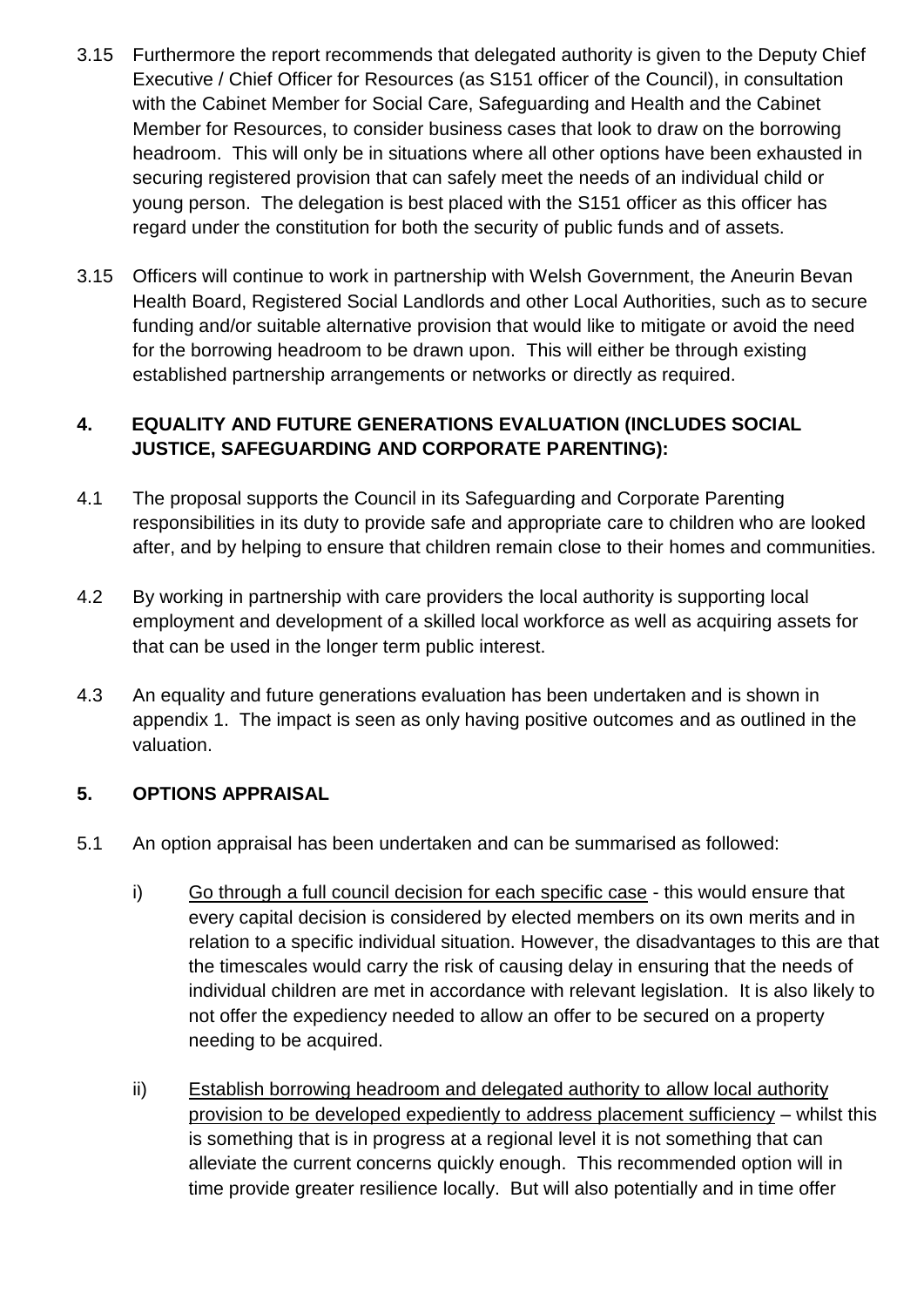greater resilience regionally and as we see children develop or move on from their existing placements.

- iii) Do nothing essentially this would mean managing the emergency situation through 'patch-up' arrangements and rely on the market to eventually provide a placement without activating contingency plans. This would not require longer-term investment or borrowing by the Council. However, in 2 out of 3 of the recent cases even after many weeks of on-going searches the market has not provided a placement, and for this reason the 'do nothing' option is discounted.
- 5.2 The lack of unregistered placements for children is a UK-wide issue. Court cases have grown in frequency as Judges have more frequently been asked to use the inherent jurisdiction of the Court to deprive children of their liberty in identified locations other than registered placements. This issue has given rise to a growing challenge from the Courts to National Governments, the NHS and Local Authorities to find a solution to the issue and there has also been a legal case brought by the Good Law Project against, primarily, a number of named Local Authorities.
- 5.3 The way that the law is written and the way that case law has evolved brings the focus most intently on Local Authorities above all other partners, and this is reflected in the necessity for a nearby Local Authority to devote time and resource to a Supreme Court case to examine an issue related to this topic. To do nothing therefore raises the greatest legal, financial and reputational risk for MCC.

# **6. EVALUATION CRITERIA**

- 6.1 This report looks to establish the funding, governance and decision-making framework that allows for accommodation to be secured through means of property acquisition. A key aspect of this framework is requiring business cases to be considered and approved before funding is drawn down. Each business case that considers the Council needing to establish its own local authority provision, whether the borrowing headroom needs to be accessed or not, will need to assess the underlying options as well as the suitability, risks and costs to the Council.
- 6.2 Furthermore, this proposal will be evaluated through ongoing monitoring of:
	- i) The number of times within a financial year that the Council is required to respond to a situation where a placement cannot be procured for an individual child and where the council is providing accommodation and support to the child outside of RISCA regulations.
	- ii) The number of times within such scenarios whereby officers need recourse to council spending or borrowing because officers have not been able to access funds elsewhere (i.e. Welsh Government or any other capital grants). This will be reported as required through established capital budget monitoring reports and process.

# **7. REASONS:**

7.1 As outlined in the report to put in place arrangements that allows the Council to respond flexibly and promptly to emergency situations that arise to safeguard children and young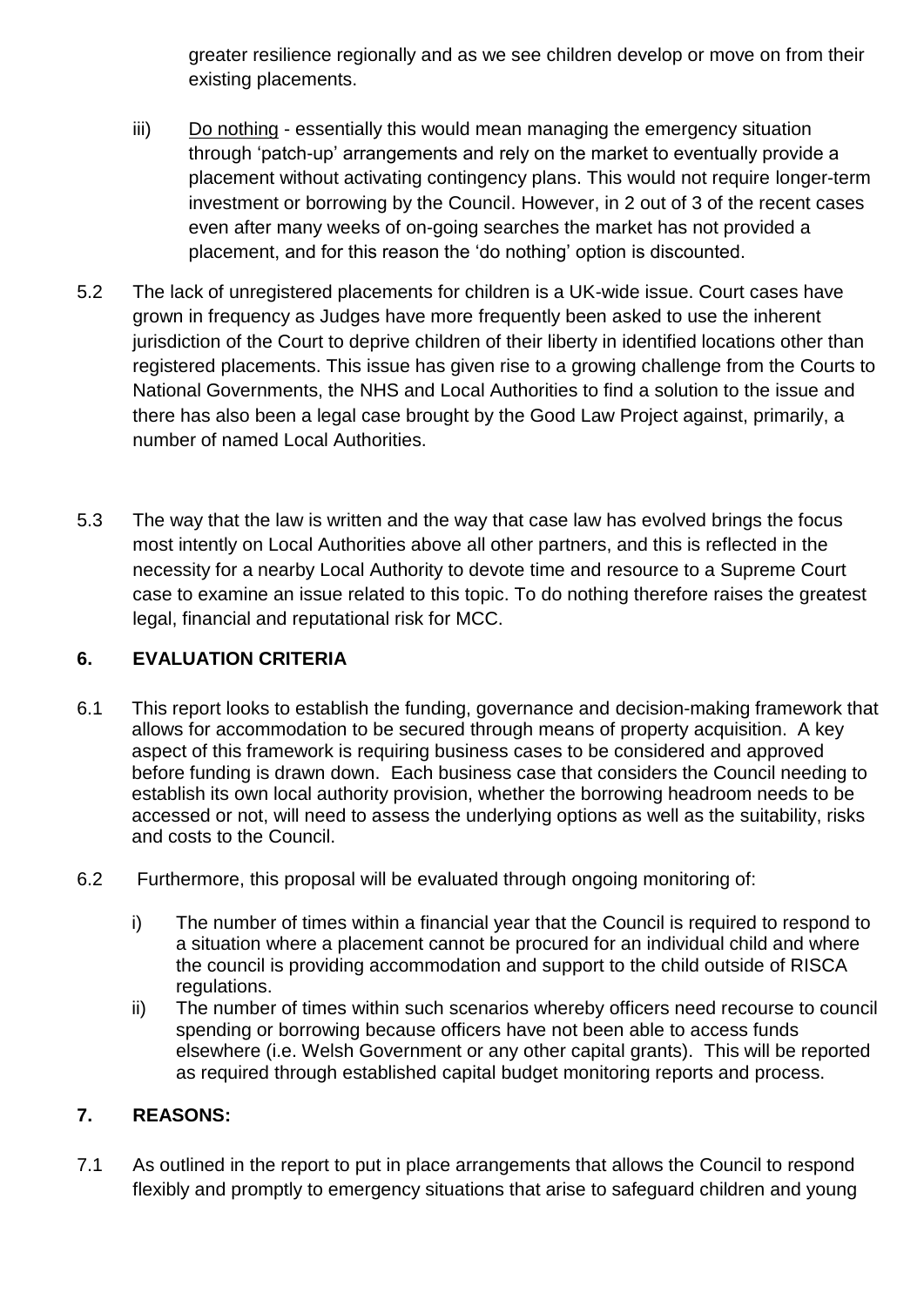people with very complex needs when there are no available 'looked after child' placements within the provider market.

# **8. RESOURCE IMPLICATIONS:**

- 8.1 This report looks to establish £2m of borrowing headroom to enable specific property acquisition and remodelling to take place and where the Council is unable to identify suitable supply in the provider market for children and young people with very complex needs. The borrowing will only be required and at a time when business cases are submitted and subsequently approved by the S151 officer of the Council and in line with the report's recommendations. The borrowing costs will be met from existing Children's Services budgets.
- 8.2 Whilst this report only deals with the borrowing headroom being created it is worth noting that associated costs against this borrowing will involve the cost of acquisition as well as any resultant costs to modify the property to make it fit for purpose. All associated running costs will be met from existing Children's Services budgets.
- 8.3 Any use of the borrowing will result in the acquisition and development of property. The Council's Landlord Services teams will look to provide ongoing support and to ensure that any assets acquired and well maintained and to ensure that asset values are retained such that best value is derived upon any subsequent disposal. However, it is worth noting that any accommodation being vacated might not automatically lead to disposal as it might be retained at that point for future use, either locally or regionally.
- 8.4 As per recommendation 3 of the Council will work in partnership with Welsh Government, the Aneurin Bevan Health Board, Registered Social Landlords and other Local Authorities, such as to secure funding and/or suitable alternative provision that would look to mitigate or avoid the need for the borrowing headroom to be drawn upon.
- 8.5 The Chief Officer for Social Care, Safeguarding and Health is able to act under powers within the Social Services and Well-Being (Wales) Act 2014 to ensure that suitable accommodation is secured to meet care needs. The business case required to justify any acquisition will need to outline an independent valuation being undertaken by a qualified valuer. As a special purchaser the Council will need to ascertain whether there are any circumstances that might require a premium to be paid. The justification for which would need to be included in any business case.
- 8.6 In summary this report looks to respond to matters that look to allow the Council to respond to flexibly and promptly to emergency situations that arise to safeguard children and young people with very complex needs when there are no available 'looked after child' placements within the provider market. However, it will also provide an affordable means by which the Council can deliver against care needs and when set against the cost that the Council would have had to face in securing provision through the provider market.

Points to note: